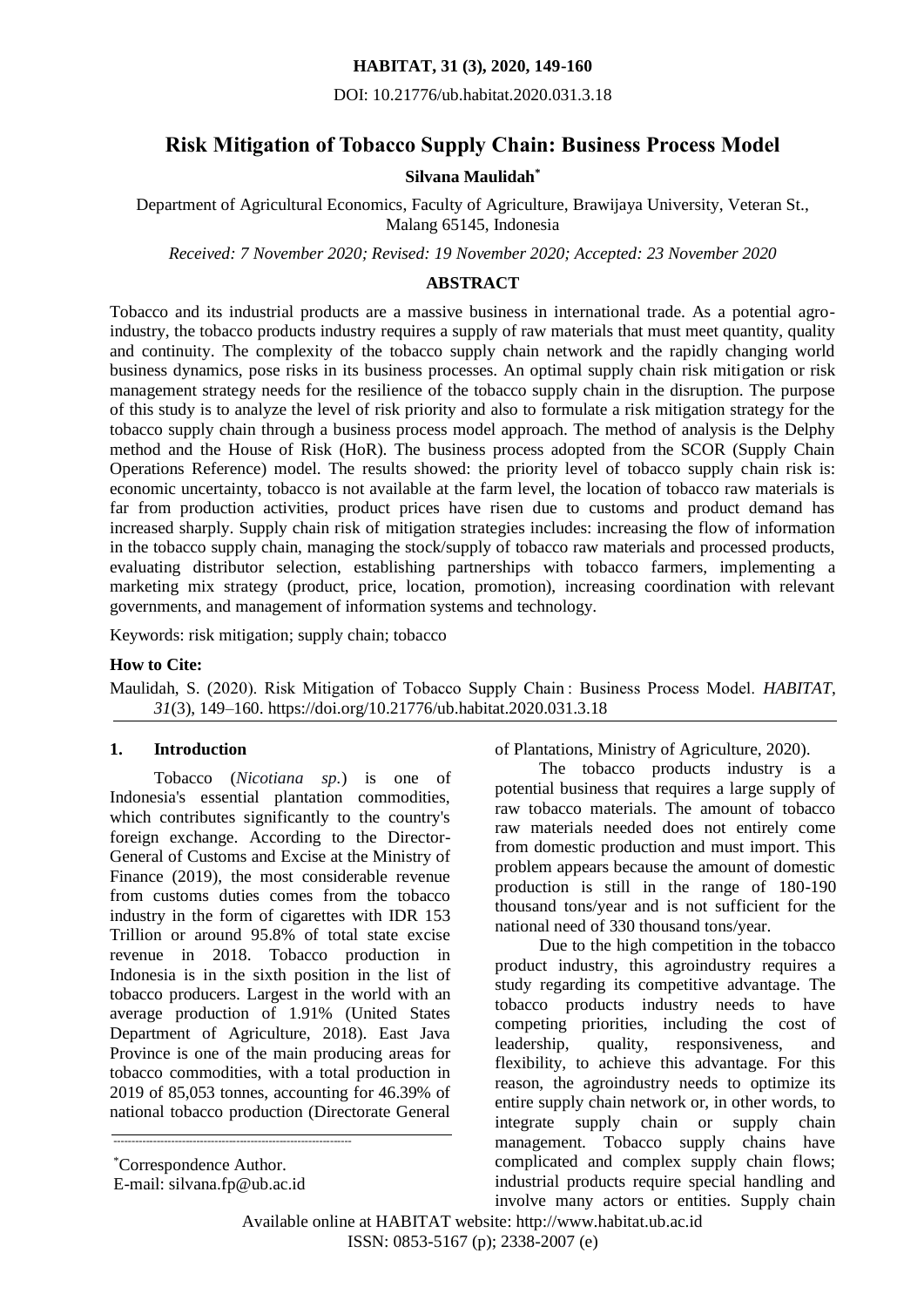management is planning, designing, and controlling the flow of goods, information, and money along the supply chain to efficiently meet customer needs both now and in the future (Sheikh, 2002). The function of supply chain management is to coordinate the flow of goods, information, and money between all companies related to the supply of goods, manufacturing companies that process the goods supplied, distributor companies, and retail companies (Sharma, 2017).

One of the essential things in supply chain management is sharing information. Therefore material flow, cash flow, and information flow are all elements in the supply chain that need to integrate (Chen, 2019). According to Sanders (2011), the application of supply chain management provides various benefits for a business's supply chain system. Supply chain management is a strategy of obtaining goods from outside and building long-term partnerships to satisfy customers (Wuwung, 2013). Supply chain management aims to assemble a supply chain structure to be more optimal in competitive advantage and provide benefits to end consumers (Assauri, 2011).

One of the models used to measure supply chain performance is the Supply Chain Operations Reference (SCOR) developed by the Supply Chain Council (SCC), which is used as a supply chain management analysis tool. According to Maulidah et al. (2018), the SCOR model can provide a framework for linking processes, metrics, best practices, and technology to facilitate supply chain members' communication. SCOR is a model based on the supply chain process divided into five core processes, including plan, source, make, deliver, and return. Albertin (2017) states that the planning process is a process that aims to balance demand and supply so that the best action is obtained. The source process is procuring goods and services to fulfill demand, which in this process includes scheduling, delivery from suppliers, receiving, checking, and authorizing payments. The making process is a process that processes raw materials so that they add value to the product. Meanwhile, the delivery process is a process to fulfill the demand for goods, including order management, transportation, and distribution. The return process is a product return process for various reasons, such as returning products due to defects, scheduling returns, and making returns (Pujawan, 2009).

The supply chain management concept is expected to integrate various business functions known as the SCOR model, which consists of five core supply chain business processes: Plan, Source, Make, Deliver, and Return. This concept can be applied to the management of a supply chain (Walters, 2006).

However, the supply chain operation in the tobacco products industry of business process in East Java is inseparable from the various risks that can cause losses to the tobacco products industry, so that mitigation measures are needed to overcome possible risks.

Some ways can be used in developing a mitigation strategy, namely by using the SCRM (Supply Chain Risk Management) concept. According to Neiger *et al.* (2009), SCRM is an approach to planning, controlling, supervising, and implementing various management concepts to ensure the supply process runs with planned provisions. In general, the supply chain risk management process consists of risk identification, risk analysis, risk evaluation, and risk mitigation (Ulfah *et al.*, 2016).

Supply chain risk management is a combination of supply chain management concepts and risk management (Brindley, 2004). According to Zsidisin *et al.* (2004), supply chain risk management is related to supplier failure to supply goods so that consumer demand is not fulfilled. Meanwhile, according to Peck *et al.* (2003), supply chain risk management is a risk that occurs in the flow of products, information, raw materials to final product delivery. Supply chain risk can be defined as an event caused by an imbalance between demand and supply.

Risk management can be an alternative in optimizing the expected results from the risk and risk tolerance (Crane *et al.*, 2014). According to Ulfah *et al.* (2016), it is essential to have risk management in the supply chain in a business or business. Given the complexity in the supply chain, it can increase the likelihood of risk and requires a coping strategy through supply chain risk management.

This research was conducted to analyze the priority level of risk and formulate a risk mitigation strategy for East Java's tobacco supply chain using the SCOR business process model approach. The process of identifying risk events and supply chain risk agents is approached by the SCOR business process model, which consists of five business processes: plan, source, make, deliver, and return. The method of analysis used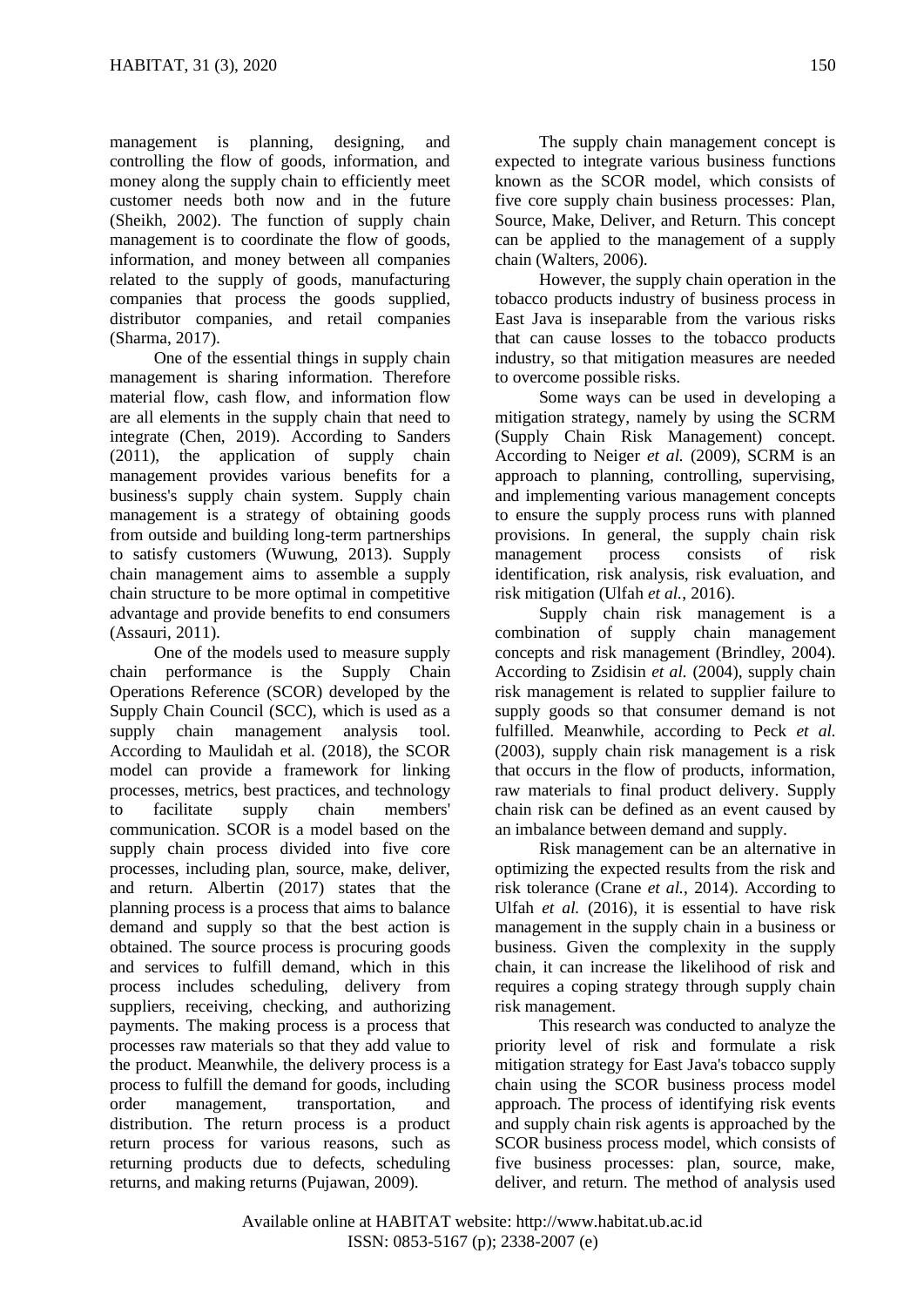is the Delphy method. Meanwhile, to analyze the risk priority and formulation of risk mitigation strategies using the House of Risk (HoR) Phase 1 and 2 methods.

## **2. Research Methods**

This study will examine the tobacco supply chain's mitigation strategies or risk management using the SCOR (Supply Chain Operations Reference) business process model approach. The research location was determined purposively, namely in East Java Province. The reasons for choosing the location were based on various considerations, namely (1) East Java is the primary tobacco-producing area in Indonesia; (2) East Java is designated as the most extensive tobacco products industrial area in Indonesia; and (3) East Java is one of the consumers of tobacco products.

Respondents in this study were the supply chain network of the tobacco products industry in East Java. In the supply chain study, in determining the critical respondent, it is necessary to determine the focal firm or focal company first, while the next respondent will be determined based on the network integration, both backward linkage, and forward linkage. In the tobacco products industry's supply chain network, the group of respondents who become the focal firms are processors (manufacturers), namely the tobacco products industry, where the method of determination is done purposively. The next respondent is determined using the snowball method, both upstream and downstream.

The data analysis methods used included (1) Delphy method; used to identify risk events and sources of risk; (2) House of Risk (HoR) method phase 1; used to analyze risk priorities (risk priority); (3) House of Risk (HoR) phase 2 to formulate a risk mitigation strategy for the supply chain business process.

Delphy is a method for gathering information about potential risks from experts. This method is used to get a collective view of individuals about a problem when there is a situation that shows little or no definite evidence. This method has been widely used in various fields, such as forecasting, priority criteria, and concept development. The Delphy method provides better results than the traditional survey model because it uses brainstorming and in-depth interviews (Widiasih et al., 2015).

Meanwhile, the House of Risk (HoR) is a method that combines two approaches: failure mode and effect analysis (FMEA) and the house of quality (HoQ). HoR is divided into two phases, namely: HoR phase 1 and HoR phase 2. The Phase HOR method analyzes the weight of risk events (Risk Events) and sources of risk (Risk Agents). Phase 1 HOR is an initial stage that aims to identify risk events and potential risk agents. The role of HoR in the first phase is to rank risk agents based on Aggregate Risk Potential (ARP). The House Of Risk (HOR) method is used to analyze the Supply Chain Risk Mitigation strategy. The role of HoR in the second phase is to prioritize actions or preventive actions that the company must take to maximize effectiveness in its efforts to deal with the risk agents selected in HoR phase 1 (Setiawan, 2018).

## **3. Results and Discussion**

The supply chain has a vital role in the success of the tobacco products industry because the supply chain is a concept of a system consisting of various actors involved in the processing and adding value-added from raw materials to final goods used to meet the needs of end consumers. The supply chain consists of all entities that participate in producing and delivering the final product to the end consumer (Sanders, 2011). According to Supriatna et al. (2016), a supply chain structure is said to be successful if an effective and efficient system is created to provide benefits to all actors involved in the supply chain.

## **3.1. Identification of Risk Events and Risk Agents**

Identifying risks in the tobacco supply chain system is carried out using field observations and interviews with companies, using questionnaire data, and brainstorming with relevant managers. The mechanism for determining risk identification is carried out based on mapping the SCOR model and the Delphy method, which consists of a business process plan, source, make, deliver, and return.

Based on the use of the Delphy questionnaire, the results of potential risks that may occur in the supply chain system of the Tobacco Products Industry are obtained. There were many as 20 risk events (risk events) and 20 sources of risk (risk agent) in each supply chain business process in the SCOR model where one or more risk agents can cause one risk event.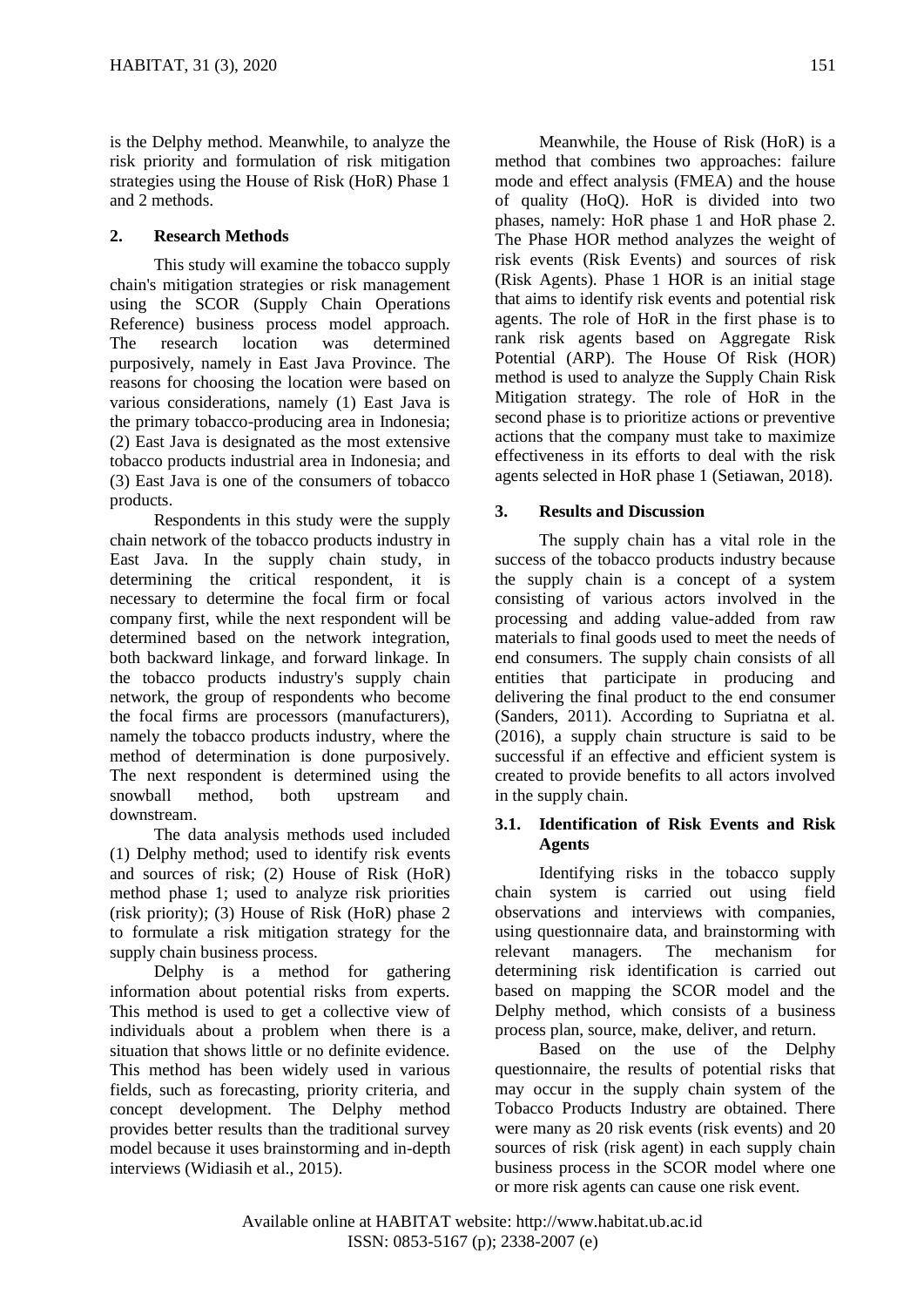There are 20 risk events; related to the planning process (plan) are: delay in production schedules, production targets not achieved, changes in production plans, raw material requirements not achieved; related to the raw material procurement process (source) are: late delivery by farmers, late delivery of supporting materials, high raw material prices, quality of tobacco does not meet standards; related to the production process (make), production stops suddenly, products fail, workers are not honest in their work, worker accidents, workers resign; related to the delivery process (deliver) are: there are transaction costs (extortion), traffic accidents, errors in delivery addresses to significant agents, product damage during delivery; related to the return process are: defective product returns, bankrupt agents, unsold products in the market.

There are 20 sources of risk (risk agents). namely: uncertain economic conditions, tobacco not available in farmers, remote locations of raw materials, prices increase due to excise tax, demand increases sharply, limited skills of workers, government regulations do not support tobacco products industrial companies, prices high due to transaction costs, competition between tobacco product industries, farmers failing to harvest, workers not paying attention to

standard operating procedures, lack of marketing planning, lack of worker discipline, unsatisfied harvest schedules, workers dissatisfied with salaries, farmers taking big profits, production machines old, wet tobacco, warehouse stockpiling up, unpredictable natural factors.

### **3.2. Risk Priority Level: HOR (House of Risk) Method Phase 1**

After identifying risk events and risk sources, the next step is to assess their severity and occurrence. The purpose of conducting a severity assessment is to determine the impact of a risk event on the company's business process based on how much disruption is caused by a risk event to the company's business processes (Ulfah et al., 2016). To find out a list of risk events in the tobacco supply chain for the tobacco products industry and the results of severity assessment can be seen in Table 1.

Based on the results of Table 1, it is known that the results of the severity assessment of each risk event that has been assessed by the respondent. Assessment of risk events based on the level of impact arising from these risks. The results show that the Tobacco Products Industry's supply chain system's risk impact is categorized from large to very large.

| <b>Table 1.</b> Results of Risk Event Identification and Severity Assessment |  |
|------------------------------------------------------------------------------|--|
|------------------------------------------------------------------------------|--|

| <b>Major</b><br><b>Processes</b> | <b>Sub-Processes</b>                                      | <b>Risk Event</b>                          | <b>Severity</b><br>(Si) | Code            |
|----------------------------------|-----------------------------------------------------------|--------------------------------------------|-------------------------|-----------------|
| Plan                             |                                                           | Production schedule delays                 | 4                       | E1              |
|                                  | <b>Production Planning</b>                                | The production target was not reached      | 4                       | E <sub>2</sub>  |
|                                  |                                                           | Production plan changes                    | 5                       | E3              |
|                                  | Preparation of the required<br>amount of tobacco material | The need for raw materials is not achieved | 5                       | E4              |
| Source                           | Fulfillment of raw material<br>needs                      | Delay in sending farmers                   | 4                       | E <sub>5</sub>  |
|                                  |                                                           | Late delivery of supporting materials      | 5                       | E6              |
|                                  |                                                           | High raw material prices                   | 4                       | E7              |
|                                  | Tobacco quality control                                   | Tobacco quality does not meet standards    | 4                       | E <sub>8</sub>  |
|                                  |                                                           | Production stopped suddenly                |                         |                 |
| Make                             | Production process                                        | Product failed                             | 5                       | E <sub>9</sub>  |
|                                  |                                                           | Workers are not honest in their work       | 4                       | E10             |
|                                  |                                                           | Worker's accident                          | 4                       | E11             |
|                                  |                                                           | Worker resigns                             | 5                       | E <sub>12</sub> |
|                                  |                                                           | There is a transaction cost (extortion)    | 4                       | E13             |
| Deliver                          |                                                           | Traffic accident                           | 5                       | E14             |
|                                  | Product delivery                                          | Delivery address error                     | 4                       | E15             |
|                                  |                                                           | Product damage during delivery             | 5                       | E16             |
|                                  |                                                           | Returns due to defective products          | 5                       | E17             |
| Return                           | Return of products by                                     | The agent is broke                         | 4                       | E18             |
|                                  |                                                           | Products do not sell in the market         | 5                       | E19             |
|                                  | major agents                                              | Production schedule delays                 | 5                       | E20             |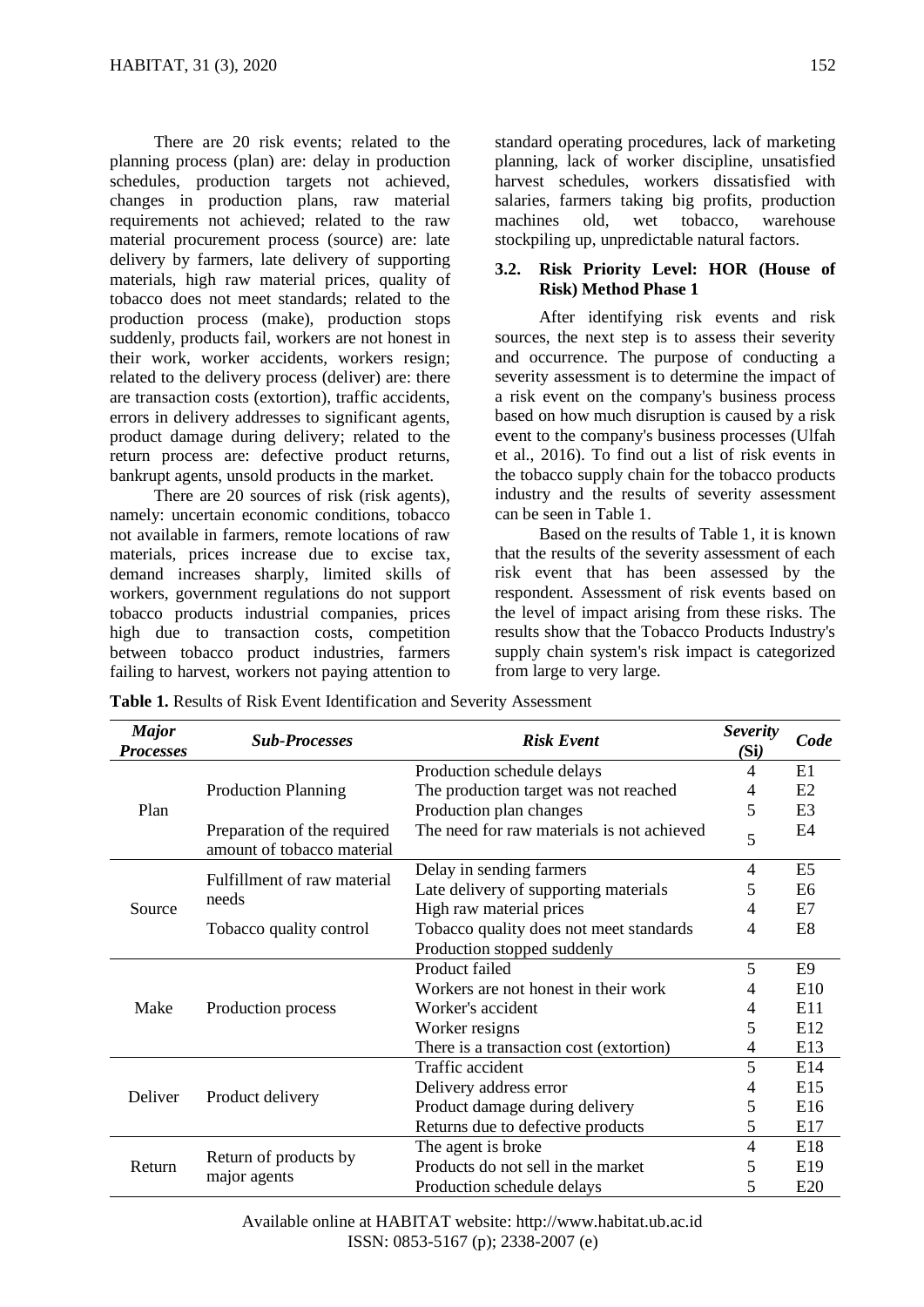Meanwhile, the purpose of conducting an occurrence assessment is to determine the level of opportunity for the risk agent that has the potential to disrupt business processes. To see a list of risk agents and the results of the occurrence assessment can be seen in Table 2.

Meanwhile, the results of Table 2 show the results of the occurrence of the 20 risk agents assessed by the respondents. The assessment of the frequency of risk sources in the Tobacco Products Industry is included in the category of possible, likely, and almost unavoidable.

**Table 2.** List of Risk Agents and Occurrence Assessment Results

| <b>Risk Agent</b>                                       | <b>Occurrence</b>        | Code           |
|---------------------------------------------------------|--------------------------|----------------|
| The economic situation is                               | 3                        | A1             |
| uncertain                                               |                          |                |
| is<br>There<br>intense                                  | 3                        | A <sub>2</sub> |
| competition between the                                 |                          |                |
| tobacco products industry                               |                          |                |
| Farmers failed to harvest                               | 5                        | A <sub>3</sub> |
| Demand<br>has<br>increased                              | $\overline{\mathcal{L}}$ | A <sub>4</sub> |
| sharply                                                 |                          |                |
| Harvest schedule is not on                              | 4                        | A <sub>5</sub> |
| time                                                    |                          |                |
| Tobacco is not available at                             | 4                        | A <sub>6</sub> |
| the farm level                                          |                          |                |
| The<br>location<br>- of<br>raw                          | 5                        | A7             |
| materials<br>$\overline{\phantom{a}}$ is<br>far<br>from |                          |                |
| production activities                                   |                          |                |
| Prices increase due<br>to                               | 5                        | A8             |
| excise tax                                              |                          |                |
| prices<br>High<br>due<br>to                             | 3                        | A <sub>9</sub> |
| transaction fees                                        |                          |                |
| Government regulations do                               | 5                        | A10            |
| not support the<br>tobacco                              |                          |                |
| products industry                                       |                          |                |
| Wet tobacco                                             | 3                        | A11            |
| Workers<br>do<br>not<br>pay                             | 3                        | A12            |
| attention<br>standard<br>to                             |                          |                |
| operating procedures                                    |                          |                |
| Limited skills of workers                               | 5                        | A13            |
| Workers are not satisfied                               | 3                        | A14            |
| with reward (salary)                                    |                          |                |
| Less discipline of workers                              | 3                        | A15            |
| The production machine is                               | $\overline{\mathcal{L}}$ | A16            |
| old                                                     |                          |                |
| Lack of marketing planning                              | 3                        | A17            |
| Farmers make big profits                                | 3                        | A18            |
| Unpredictable<br>natural                                | $\overline{4}$           | A19            |
| factors                                                 |                          |                |
| Warehouse stock is piling                               | 5                        | A20            |
| up                                                      |                          |                |

After assessing severity and occurrence, the next step is to evaluate the correlation between risk events and risk agents. The scale used to determine correlation is 0, 1, 3, or 9. The number 0 shows no correlation at all. Figures 1, 3, 9 show the consecutive correlation of low, medium, and high. If a risk agent causes a risk event, it can be said that there is a correlation. The higher the correlation value shows a strong correlation between the risk event and the risk agent. After getting the correlation value between the risk event and the risk agent, the next step is calculating the Aggregate Risk Potential (ARP). To find out the ARP value, use the severity, occurrence, and correlation assessment results. The ARP calculation can be calculated through the following formula:

## $ARP_i = O_i \sum S_i R_{ii}$

Where  $O_i$  is the occurrence risk agent value,  $S_i$  is the risk event severity value,  $R_{ij}$  is the correlation value between the risk event *i* and the *j* risk agent, *i* is the 1st, 2nd, 3rd risk event, etc., and *j* is the risk source to 1st, 2nd, 3rd, etc.

After the ARP value is obtained from the Phase 1 HOR calculation results, the next step is to sort the risk agent by using the Pareto diagram approach in Figure 1.

The Pareto diagram is designed by sorting the ARP value from the largest to the smallest, which can be seen in Figure 1, so that in this figure it can be seen that the results of the analysis of the phase 1 HOR method with ARP calculations and the Pareto diagram show the most significant ARP value that needs to be sought for preventive action, namely (A1) the economic situation is uncertain, (A6) tobacco is not available at the farm level, (A7) the location of raw materials is far from production activities, (A8) product prices have risen due to excise duties and (A4) product demand has increased sharply.



**Figure 1.** Pareto Aggregate Risk Potential (ARP) diagram

Available online at HABITAT website: http://www.habitat.ub.ac.id ISSN: 0853-5167 (p); 2338-2007 (e)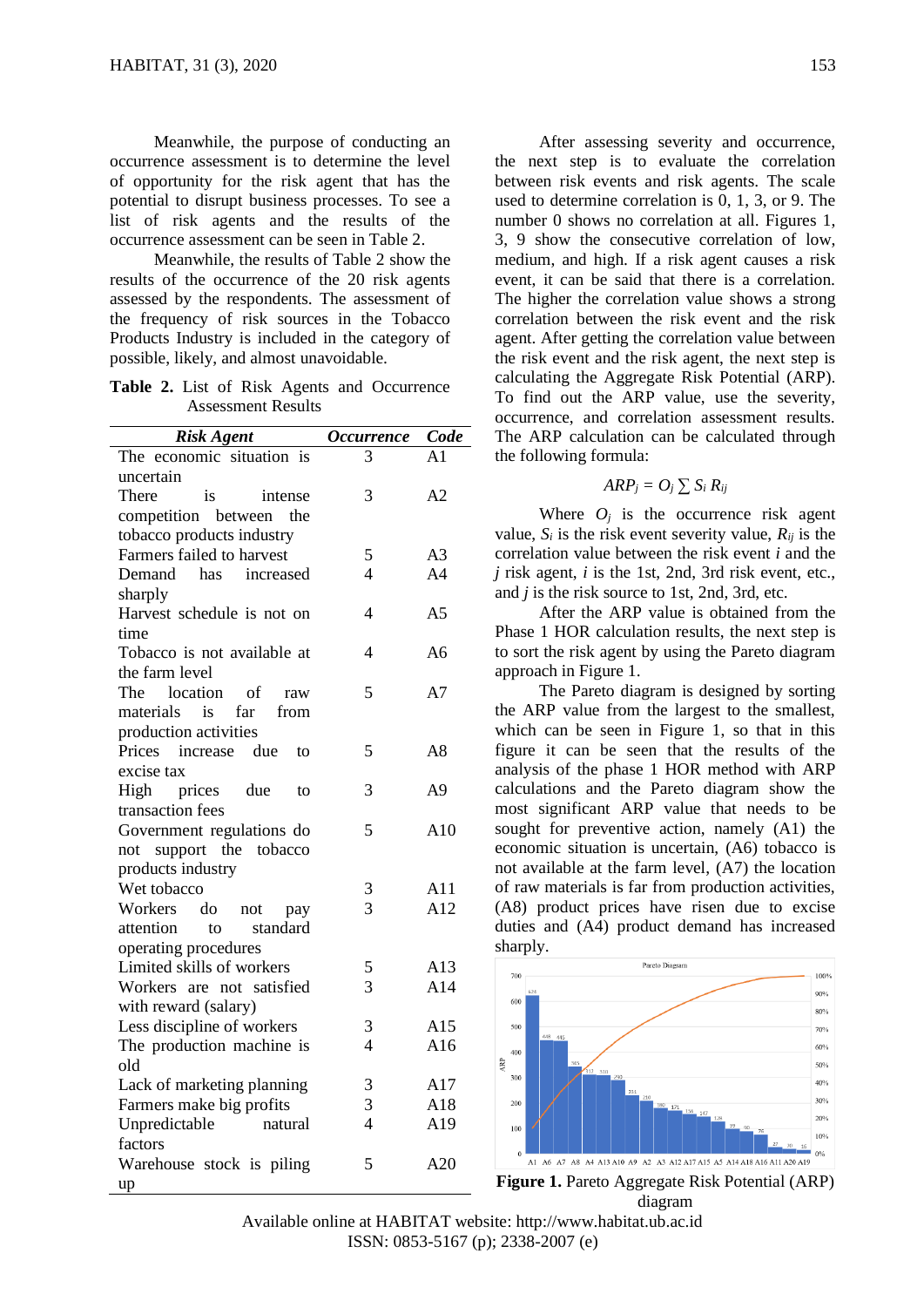### **3.3. Supply Chain Risk Mitigation Strategy: HOR (House of Risk) Method Phase 2**

To be able to develop a risk mitigation strategy that occurs in the supply chain system, it can be done with the House of Risk (HOR) phase 2.Based on Octavia et al. (2019), implementation of phase 2 HOR is carried out to prioritize risk management actions by looking at the effectiveness of these actions. In the HOR phase 2, several of the most effective treatment strategies will be selected to reduce the probability of the risk source's impact.

Referring to the results of the phase 1 HOR and the Pareto diagram results, it is found that five potential sources of risk have the most considerable ARP value, so they are used as risk priorities to find appropriate mitigation actions (preventive action). The five potentials are (A1) the economic situation is uncertain, (A6) tobacco is not available at the farmer level, (A7) the location of raw materials is far from production activities, (A8) product prices rise due to excise duties and (A4) product demand is increasing sharply.

The purpose of determining preventive action is to reduce potential, move, and accept risk events. To be able to determine preventive action, obtained from the results of the Delphi questionnaire from respondents.

After determining the preventive action, the next step is to assess the degree of difficulty (Dk) in implementing preventive action. The purpose of the Dk assessment is to determine the level of difficulty in implementing mitigation strategies. The Dk rating scale uses numbers from 1-5. The number 1 means very easy, and number 5 means very difficult. The results of the Dk assessment can be seen in Table 3.

After it is known that there are 20 risk agents and 16 preventive actions, then the correlation between preventive action and the risk agent is compared. Determination of correlation is needed to determine the level of effectiveness of a mitigation measure to solve the causes of risk. Determining the correlation level can be done by creating a correlation matrix between risk agents and preventive action.

According to Octavia *et al.* (2019), risk prevention measures must be well determined and can prevent several sources of risk by comparing the relationship between risk agents and preventive action using a scale of 0, 1, 3, and 9. The scale used to determine correlation is 0, 1, 3, or 9. The number 0 indicates no correlation at

all. Figures 1, 3, 9 show the consecutive correlation of low, medium, and high.

**Table 3.** Results of Assessment of Degree of Difficulty from Preventive Action

| Code            | <b>Preventive Action</b>       | <b>Degree</b><br>of<br><b>Difficulty</b><br>(Dk) |
|-----------------|--------------------------------|--------------------------------------------------|
| PA1             | The supply of tobacco raw      | 3                                                |
|                 | materials is increased         |                                                  |
| PA <sub>2</sub> | Enforcement of information     | 3                                                |
|                 | systems and technology<br>in   |                                                  |
|                 | calculating the number of      |                                                  |
|                 | tobacco products or processed  |                                                  |
|                 | products                       |                                                  |
| PA3             | Secure tobacco stocks<br>in    | 1                                                |
|                 | warehouses                     |                                                  |
| PA4             | Set the highest price          | 4                                                |
| PA5             | Tightening standard operating  | 3                                                |
|                 | procedures                     |                                                  |
| PA6             | Reducing the supply<br>of      | 1                                                |
|                 | tobacco raw materials (Just in |                                                  |
|                 | Time)                          |                                                  |
| PA7             | Evaluating agent selection     | 2                                                |
| PA <sub>8</sub> | Improved coordination with     | $\overline{2}$                                   |
|                 | government                     |                                                  |
| PA <sub>9</sub> | the<br>flow<br>Increase<br>οf  | 1                                                |
|                 | information between agents     |                                                  |
|                 | and the tobacco products       |                                                  |
|                 | industry                       |                                                  |
| PA10            | Forge partnerships<br>with     | 1                                                |
|                 | tobacco farmers                |                                                  |
| PA11            | Keep buying raw materials for  | 1                                                |
|                 | production inventory           |                                                  |
| PA12            | The stock provision in the     | 3                                                |
|                 | warehouse                      |                                                  |
| PA13            | Improve<br>promotion<br>and    | 2                                                |
|                 | quality                        |                                                  |
| PA14            | Increase production capacity   | 3                                                |
| PA15            | Replacement of production      | 5                                                |
|                 | support materials              |                                                  |
| PA16            | Maintain product quality       | 2                                                |
|                 |                                |                                                  |

The correlation assessment matrix results between preventive action and risk agent show a correlation between preventive action (PA) and risk agent (Ai). After knowing the correlation, the next step is to calculate the total effectiveness of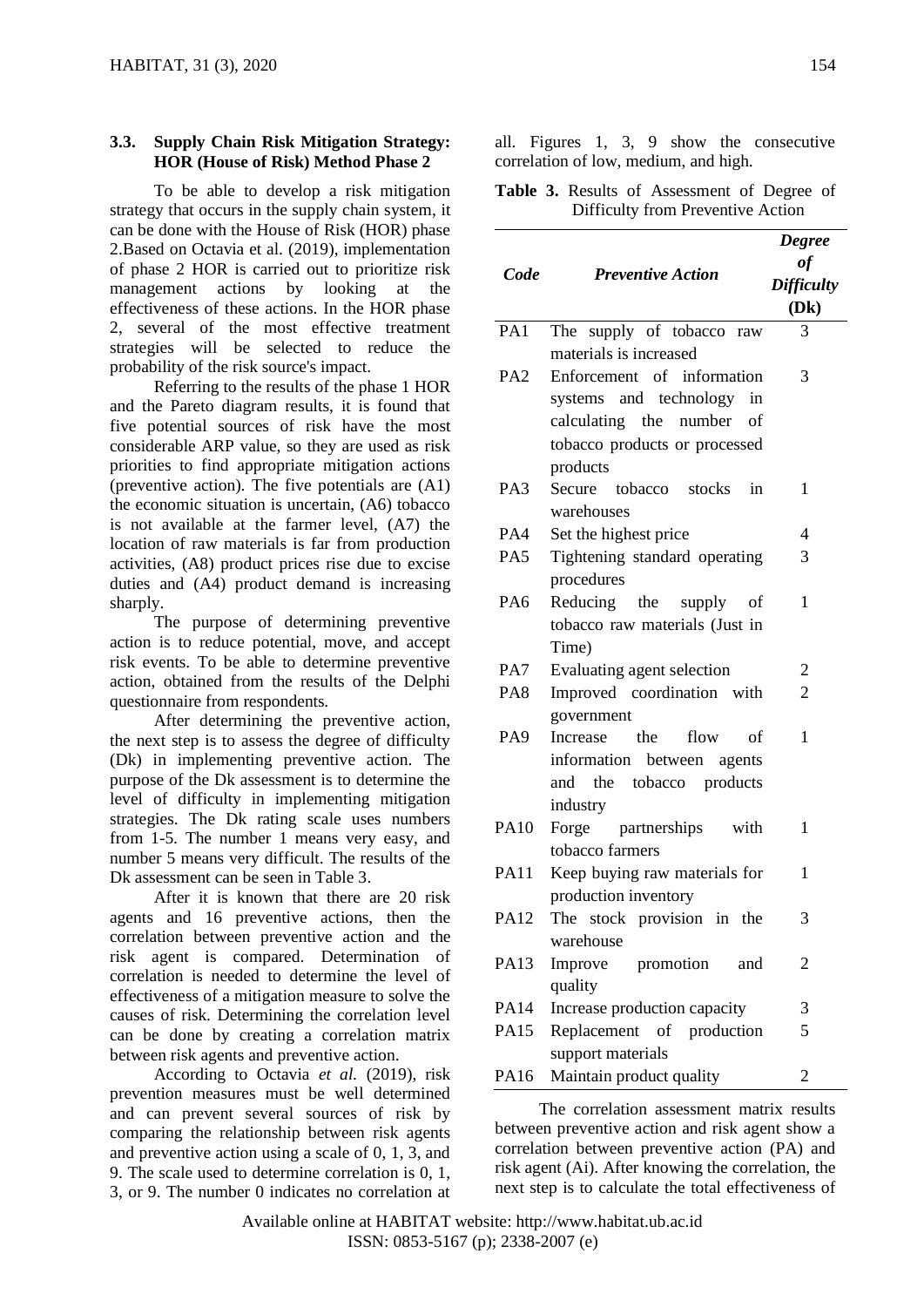action (Tek) for each preventive action. The purpose of calculating the Tek is to assess each application of preventive action's effectiveness. The following is a calculation formula and an example for solving Tek calculations:

$$
TE_k = \sum_j ARP_j \cdot E_{jk}
$$

Where  $TE_k$  is the level of difficulty,  $ARP_i$ is the aggregate risk potential of risk agent *j*, and  $E_{ik}$  is the correlation relationship between risk agent *j* and preventive action *k*. Here is the  $TE_k$ on PA1:

#### $TEk<sub>1</sub> = (9 \times 624) + (3 \times 312) = 6552$

The calculation result of 6552 shows the level of effectiveness of preventive action in reducing the risk agent's impact. These results are obtained from the calculation between the preventive action correlation value with the risk agent and the Aggregate Risk Potential value in each risk agent.

After getting the TEk value, the next step is to calculate the Effectiveness of Difficulty (ETDk). ETDk calculation is to determine preventive action priorities. The ETDk value results will make it easier for companies to carry out preventive action measures by risk agents (Magdalena and Vannie, 2019). After the ETDk value is obtained, a preventive action selection will be carried out based on the level of effectiveness of mitigation measures to resolve problems related to risk events caused by risk agents. The selected mitigation action results from the largest ETDk value ranking so that the preventive action will be chosen to be implemented. The following is a calculation formula and an example of settling ETDk calculations:

$$
ETD_k = \frac{TE_k}{D_k}
$$

Where  $ETD_k$  is the effectiveness to difficulty ratio, and  $D_k$  is the degree of difficulty performing the action. Here is the ETDk PA1 calculation:

$$
ETDk_1 = \frac{6552}{3} = 2184
$$

The value of 2184 is the value of effectiveness to difficulty, which means showing the level of effectiveness of preventive action by considering its ability to be applied to the company. The higher the ETDk value, the preventive action becomes a priority to be implemented. The ETDk results show the priority of preventive action to be implemented.

The following is a sequence of supply chain risk mitigation strategies with a business process model compiled for the Tobacco Products Industry's supply chain.

- 1. Increasing the flow of information between agents (distributors) and the Tobacco Products Industry (PA9) has an ETDk value of 11529, making it the first priority mitigation strategy in the Tobacco Products Manufacturing supply chain system. This strategy can be used to overcome risk agents caused by economic aspects. This mitigation strategy can reduce the impact of the occurrence of uncertain economic conditions (A1), the price of processed tobacco products increases due to excise taxes (A8), and the demand for processed tobacco products increases sharply (A4). The existence of a robust and open exchange of information between the Tobacco Product Manufacturers and large agents will provide efficiency in the supply chain system. According to Lotfi (2013), information sharing in the supply chain can provide benefits for companies because they can plan products according to consumer demand and cope with market changes. Information sharing between the Tobacco Products Industry Manufacturers and primary agents has a vital role in the supply chain's success. This strategy has a value of 1 in degrees of difficulty, which means that this strategy is straightforward to implement.
- 2. Reducing the demand for tobacco raw material supply / Just In Time (PA6) has an ETDk value of 5616. This strategy can be used to overcome the risk of uncertain economic conditions (A1) (Sharma, 2017). Implementing this mitigation strategy aims to avoid losses in tobacco leaf storage and streamline the production of processed tobacco products. The criterion for success in reducing supply is that none of the raw materials used in producing processed tobacco products is wasted. The implementation of this strategy has a value of 1 in degrees of difficulty, which means that this strategy is straightforward to implement.
- 3. Securing tobacco stocks in warehouses (PA3) has an ETDk value of 5487. This strategy can be used to prevent risks in the form of uncertain economic conditions (A1), tobacco not available at the farmer level (A6), and the location of raw materials far from production activities (A7). The supply of tobacco used by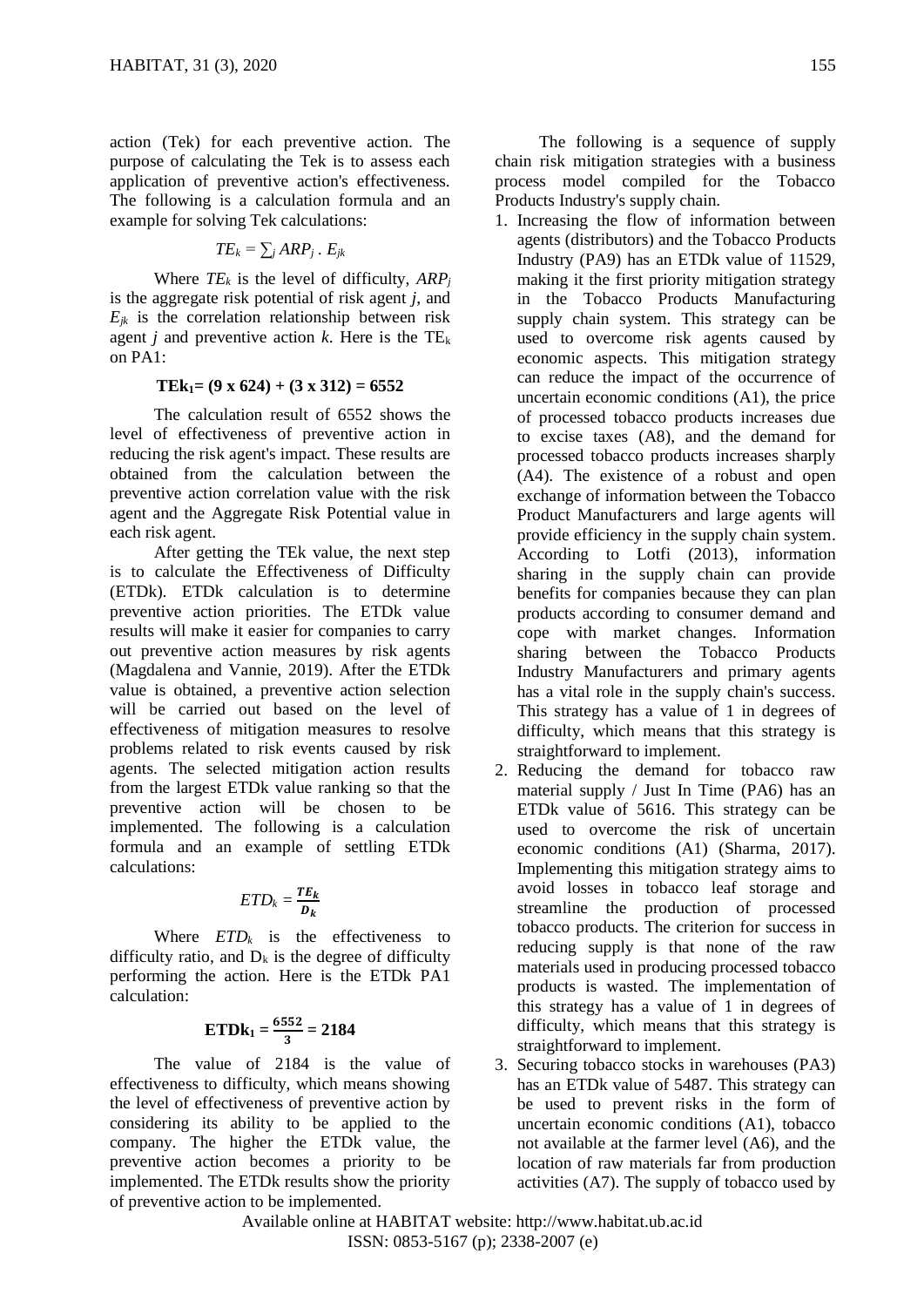the Tobacco Products Industry Manufacturers comes from outside of East Java, thus requiring the Tobacco Products Industry Manufacturers to secure tobacco stocks in warehouses to carry out tobacco processing production activities. According to Sohail (2018), the benefits of securing raw material stocks are to anticipate market changes and maintain company operations. This strategy has a value of 1 in degrees of difficulty, which means this strategy is straightforward to implement.

- 4. Evaluating agent selection (PA7) has an ETDk value of 3326. Based on the experience of the Tobacco Products Manufacturing Industry, which faces a problem in the form of large agents unable to pay bills for processed tobacco, causing substantial financial losses on the part of the Tobacco Products Industry Manufacturing The cause of the problem of large agents who are unable to pay for products is due to uncertain economic conditions (A1) and an increase in excise prices for processed tobacco (A8). As for choosing a large agent, it can be evaluated through its financial performance, operational area, and the stipulated selling price of processed tobacco products. According to Abidi et al. (2019) and Maulidah et al. (2016), determining the right business partner can be through financial criteria, organizational criteria, operational criteria, and strategic criteria. The choice of strategy is easy to implement because it has a value of 2 on the degree of difficulty.
- 5. Forging partnerships with tobacco farmers (PA10) has an ETDk value of 2679. This strategy can overcome sources of risk in the form of tobacco not available at the farmer level (A6) and the location of raw materials far from production activities (A7) (Muchfirodin et al., 2014; Maulidah, 2012). This strategy has a value of 1 in the degree of difficulty, which means it is straightforward to implement.
- 6. The supply of tobacco raw material stocks in warehouses (PA12) has an ETDk value of 2679. This strategy can overcome the source of risk in the form of raw materials not available at the farm level (A6) and the location of raw materials far from production activities (A7) (Indriani et al., 2020). Therefore, the Tobacco Product Manufacturing Industry needs to provide a

stock of raw materials and supporting materials to produce processed tobacco products so that the planned operational activities can be carried out. The implementation of this strategy has a value of 3 on the degree of difficulty, which means that it is neutral to apply.

- 7. Supply of raw materials is increased (PA1), has an ETDk value of 2184. This strategy can overcome risks in uncertain economic conditions (A1) and increased the demand for processed tobacco products (A4). This strategy can be applied to meet high consumer demand, so it is necessary to increase production. Increased production requires an increase in raw materials and supporting materials (Mulligan, 2019). Implementing this strategy can be neutral because it has a value of 3 on the degree of difficulty.
- 8. Increasing promotion and quality (PA13) has an ETDk value of 1454. This strategy can overcome the risk of uncertain economic conditions (A1) and the price of processed tobacco products rising due to excise tax (A8). This mitigation strategy can be applied by the Tobacco Product Manufacturing Industry so that sales of processed tobacco products continue to run smoothly and increase consumers' number. The importance of improving product quality and promotion is included in the opinion of Bakator and Petrovic (2016) that product quality shows business performance and the advantages of the company, while the increase in production activities shows the effectiveness of the company in attracting consumers to buy the products and services offered (Magdalena et al., 2019). As for implementing this strategy, it can be said that it is easy because it has a value of 2 on the degree of difficulty.
- 9. Increase production capacity (PA14), with an ETDk value of 936, namely increasing production capacity. The selection of this mitigation strategy can be applied to anticipate a source of risk in the form of a sharp increase in demand for processed tobacco products (A4) (Su et al., 2012). Through the implementation of this strategy, IHT Manufacturers can meet consumer demand for processed tobacco products produced. Implementing this mitigation strategy can be said to be neutral because it has a value of 3 on the degree of difficulty.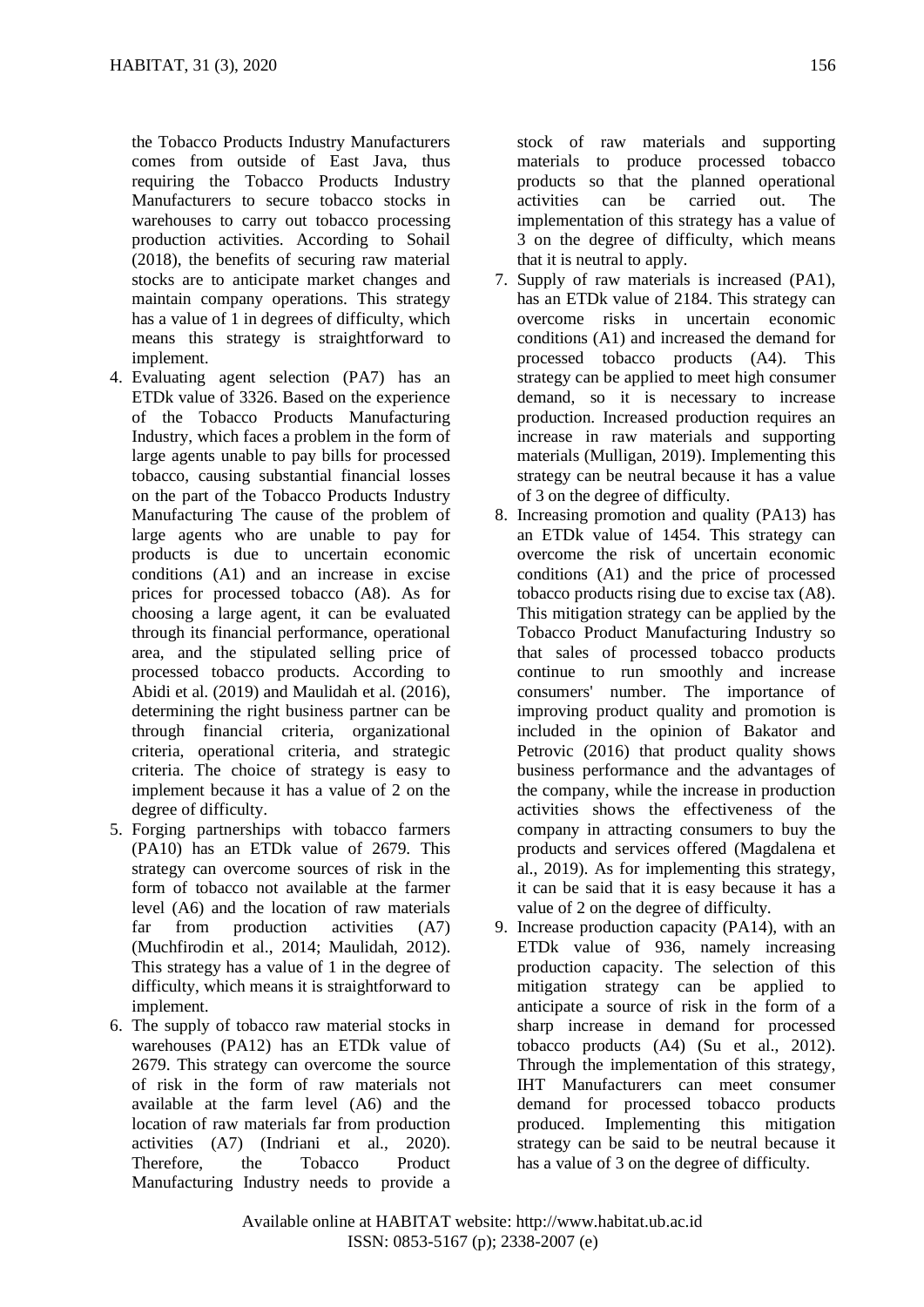- 10.Setting the highest tobacco raw material price (PA4), with an ETDk value of 670. The implementation of this strategy aims to prevent problems related to the availability of tobacco raw materials on partner farmers (A6) (Amir et al., 2014). Giving the highest price will make it easier for Tobacco Products Industry Manufacturers to continue to obtain tobacco raw materials through other tobacco farmers with tobacco quality following company standards so that production activities can still be carried out. This mitigation strategy can be challenging to implement because it has a value of 4 on the degree of difficulty.
- 11.Maintaining product quality (PA16), with an ETDk value of 518. This strategy was chosen based on the company's ability to improve quality control on the processed tobacco products produced so that the quality produced would remain the same. Quality control is carried out to prevent product returns and complaints from consumers regarding processed tobacco products produced by the Tobacco Products Industry Manufacturers. Maintaining product quality by conducting quality control plays a vital role in maintaining consumer confidence in processed tobacco products. Supported by Sawitri (2016) statement, product quality affects consumer satisfaction from purchasing a product to form consumer loyalty to the product offered (Anggraeni et al., 2016). This mitigation strategy can be easy to implement because it has a value of 2 on the degree of difficulty.
- 12.Improved coordination with the government (PA8) has an ETDk value of 485. Companies can coordinate with the government to exchange information through economic conditions that can affect business activities' stability (Cahyani et al., 2016). Implementing this strategy can prevent an increase in excise on processed tobacco that is too sudden and too high, which results in higher prices for processed tobacco products (A8). Implementing this mitigation strategy is said to be easy because it has a value of 2 on the degree of difficulty.
- 13.Keep buying raw materials for production supplies (PA11), with an ETDk value of 448. The company can implement this mitigation strategy by purchasing tobacco raw materials from partner farmers. This strategy is

implemented to prevent obstruction of production activities due to the unavailability of primary raw materials caused by farmers failing to harvest  $(A3)$ , wet tobacco  $(A11)$ , unavailability of processed tobacco on the part of farmers (A6), locations of raw materials far from production activities (A7), as well as the increasing demand for processed tobacco products (A4). The availability of raw materials can make it easier for companies to carry out production activities to meet the demand for consumer tobacco processed products. Supported by Ishak's (2010) statement that the availability of raw materials is intended to meet high production demand so that sufficient raw materials are needed so that the production process is not disrupted due to unavailable raw materials. Also, the supply of raw materials is an essential requirement for companies to support the implementation of the production process to meet consumer demand (Rahman, 2018). This mitigation strategy can be straightforward to implement because it has a value of 1 in the degree of difficulty.

14.The application of information systems and technology in calculating the number of processed tobacco products produced (PA2), with an ETDk value of 312, namely the application of information systems and technology in calculating the number of processed tobacco products produced. Companies can implement this mitigation strategy to make it easier to control the stocks of processed tobacco products produced and the stocks in warehouses. The calculation of the amount of processed tobacco produced aims to facilitate the planning of the amount of production and marketing to be carried out by the company through information systems and technology. The importance of implementing information systems and technology strategies to facilitate companies is supported by Aziz (2012) statement that information technology in a company can work as automation so that work will be more efficient and effective. Also, applying information technology can make it easier for companies to make decisions quickly and accurately to achieve business processes' objectives (Sawitri, 2016). Implementing this mitigation strategy is said to be neutral because it has a value of 3 on the degree of difficulty.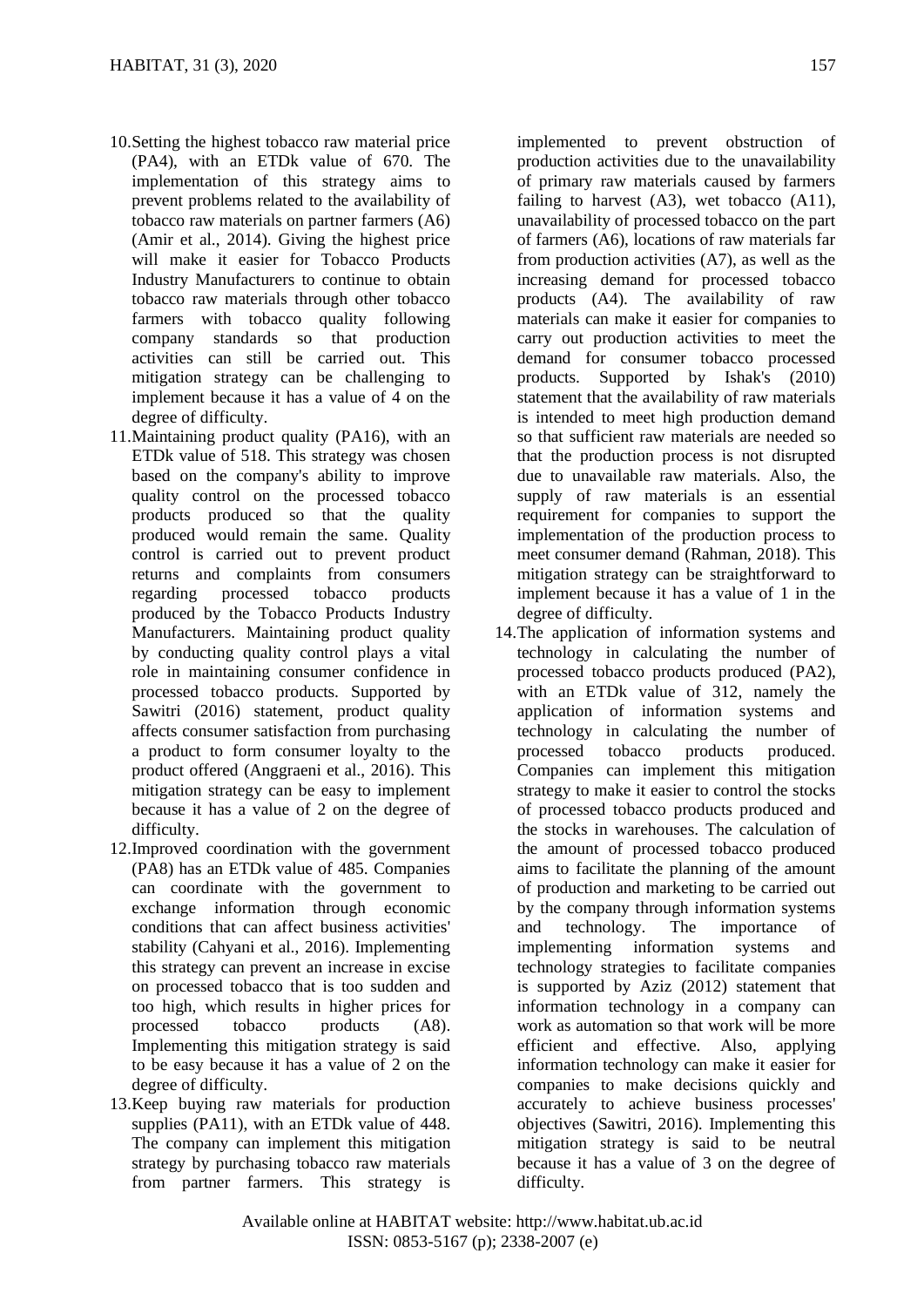- 15.Tightening standard operating procedures (PA5), having an ETDk value of 148. The selection of PA5 mitigation strategies aims to maintain the quality of processed tobacco products and know the worker performance in the company. Implementing this proposed mitigation strategy is to avoid a decrease in the quality of processed tobacco products and damage to processed tobacco products and packaging of processed tobacco products during production activities due to workers who ignore standard operating procedures (A12) and limited skills of workers (A13). Also, tightening standard operating procedures can improve worker discipline to improve worker performance to support production activities. It is strengthened by Santosa's (2014) opinion that standard operating procedures are aimed at practically regulating activities, disciplining members in the company, making it easier to increase workers' knowledge and experience so that they can anticipate mistakes. This mitigation strategy is said to be neutral because it has a value of 3 on the degree of difficulty.
- 16.Replacement of production supporting raw materials (PA15) with ETDk value of 90. This mitigation strategy was chosen to meet the product quality desired by the company (Octavia et al., 2019). Implementing this mitigation strategy aims to make it easier for companies to recompile the composition of the tobacco processed ingredients that will be produced if one of the supporting materials is not available. Implementing this mitigation strategy is very difficult to implement because it has a value of 5 on the degree of difficulty.

### **4. Conclusion**

The risk priority level of the tobacco supply chain risk agents using the SCOR Model (Supply Chain Operations Reference) approach is: (A1) uncertain economic conditions, (A6) tobacco not available at the farmer level, (A7) the location of raw materials is far from production activities, (A8) product prices rise due to customs duties and (A4) product demand increases sharply.

The tobacco supply chain risk mitigation strategy using the SCOR Model (Supply Chain Operations Reference) or Preventive Action Model is:

a. Improve the flow of information in the tobacco supply chain network (PA9)

- b. Perform stock management/inventory of tobacco raw materials and processed tobacco products (PA6; PA3; PA12; PA1; PA14; PA11; PA5; PA15)
- c. Evaluating customer selection (PA7)
- d. Establish partnerships with tobacco farmers (PA10)
- e. Perform a marketing mix strategy (Product, Price, Place, Promotion) (PA13; PA4; PA16)
- f. Improved coordination with the government (PA8)
- g. Management of information systems and technology (PA2)

### **References**

- Abidi, H., Dullaert, W., De Leeuw, S., Lysko, D., & Klumpp, M. (2019). Strategic partner evaluation criteria for logistics service provider networks. *The International Journal of Logistics Management*.
- Albertin, Yan Coelho. 2017. *Supply Chain Risk Management: Understanding and Facing the Main risks on the Chain.* Bachelor's thesis Logistic Engineering. South-Eastern Finland. University of Applied Sciences.
- Amir, N.O., Syafrial., & Koestiono, D. (2014). Analisis Manajemen Rantai Pasokan (*Supply Chain Management*) Komoditas Pisang Mas Kirana (Kasus pada Asosiasi Petani Pisang Mas Sridonoretno, Kec. Dampit, Kab. Malang. *Habitat*, 25(1): 49- 60.
- Anggraeni, D.P., Kumadji, S., & Sunarti. (2016). Pengaruh Kualitas Produk terhadap Kepuasan dan Loyalitas Pelanggan (Survei pada Pelanggan Nasi Rawon di Rumah Makan Sakinah Kota Pasuruan). *Jurnal Administrasi Bisnis*, 37(1): 171-177.
- Assauri, S. (2011). *Manajemen Produksi dan Operasi*. Jakarta: Lembaga Penerbit FEUI.
- Aziz, A. (2012). Pemanfaatan Teknologi Informasi dalam Pengembangan Bisnis Pos. *Buletin Pos dan Telekomunikasi*, 10(1): 35-50.
- Bakator, M., & Petrović, N. (2016). Correlation between marketing strategy, product quality and promotion on the mobile devices market in Serbia. *Journal of Engineering Management and Competitiveness (JEMC)*, *6*(2), 67-74.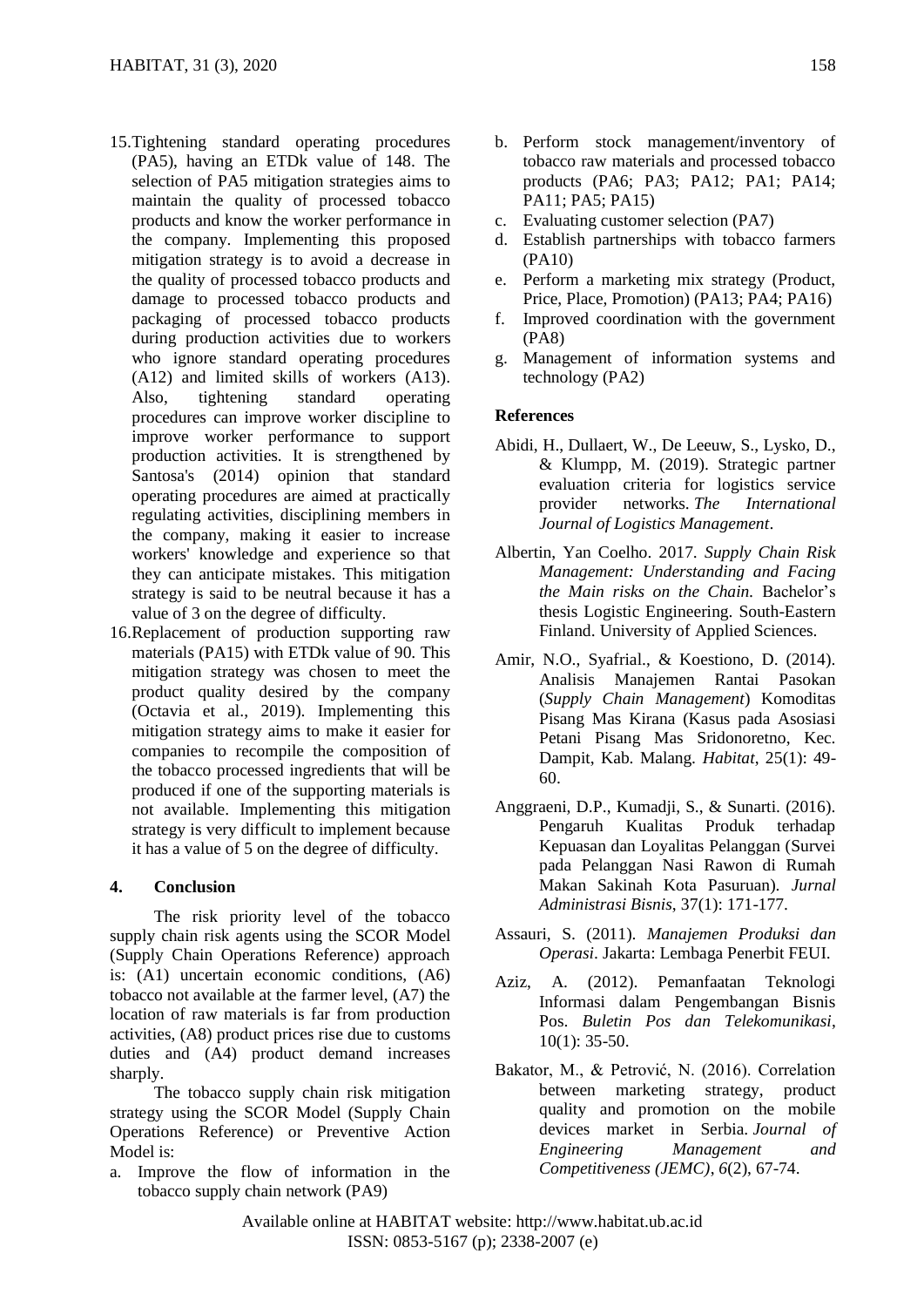- Brindley Claire. (2004). Supply Chain Risk. *Hampshire Ashgate.*
- Cahyani, Z.D., Pribadi, S.R.W., & Baihaqi, I. (2016). Studi Implementasi Model *House of Risk* (HOR) untuk Mitigasi Risiko Keterlambatan Material dan Komponen Impor pada Pembangunan Kapal Baru. *Jurnal Teknik ITS*, 5(2): 52-29.
- Chen, C. J. (2019). Developing a model for supply chain agility and innovativeness to enhance firms' competitive advantage. *Management Decision*.
- Crane, L., Gantz, G., Isaacs, S., Jose, D., & Sharp, R. (2014). Introduction Risk Management. United States Department of Agriculture: Extension Risk Management Education and Risk Management Agency.
- Indriani, R., Darma, R., Musa, Y., Tenriawaru, A.N., & Imran, S. (2020). Product Flow Pattern at Cayyene Pepper Supply Chain. *Earth and Environmental Science* 486, 1-8.
- Ishak, Aulia. (2010). *Manajemen Operasi*. Yogyakarta: Graha Ilmu.
- Lotfi, Z. (2013). Information Sharing in Supply Chain Management. *Elsevier Procedia Technology*, 11: 298–304.
- Magdalena, R., & Vannie. (2019). Analisis Risiko Supply Chain dengan Model *House of Risk* (HOR) pada PT. Tatalogam Lestari. *Jurnal Teknik Industri*, 14(2): 53-62.
- Maulidah, Silvana, Djoko Koestiono, Soemarno, A Wahib Muhaimin. 2018. Supply Chain Integration of Potato Agro-Industry: Primary Management Processes Perspective. Scholars Journal of Economics, Business and Management (SJEBM). [http://saspjournals.com/wp](http://saspjournals.com/wp-content/uploads/)[content/uploads/](http://saspjournals.com/wp-content/uploads/) 2018/09/SJEBM-58-745- 754-c.pdf
- Maulidah, Silvana, & Fitri Megayanti. 2016. Analisis Efisiensi Distribusi pada Penjualan Produk Olahan Buah dan Sayuran dengan Metode Data Envelopment Analysis (DEA). Jurnal Agriekonomika Volume 5 Nomor 2. [https://doi.org/10.21107/agriekonomika](https://doi.org/10.21107/agriekonomika.v5i2.1594) [.v5i2.1594](https://doi.org/10.21107/agriekonomika.v5i2.1594)
- Maulidah, Silvana. 2012. Pengantar Manajemen Agribisnis. UB Press. Universitas Brawijaya. Malang.
- Muchfirodin, Muchammad, Adi Djoko Guritno, Henry Yuliando. 2014*. Supply Chain Risk Management on Tobacco Commodity in Temanggung, Central Java (Case study at Farmers and Middlemen Level)*. Proceeding. The 2014 International Conference on Agro-industry (ICoA) : Competitive and sustainable Agroindustry for Human Welfare[.https://www.researchgate.net/publ](https://www.researchgate.net/publication/273005987) [ication/273005987.](https://www.researchgate.net/publication/273005987)
- Mulligan, Jan. 2019. Supply Chain Risk Management[.https://www.acq.osd.mil/log/](https://www.acq.osd.mil/log/MR/.PSM_workshop.html/2019_Files/Day_Two/3_Supply_Chain_Risk_Management_Mulligan.pdf) [MR/.PSM\\_workshop.html/2019\\_Files/Day](https://www.acq.osd.mil/log/MR/.PSM_workshop.html/2019_Files/Day_Two/3_Supply_Chain_Risk_Management_Mulligan.pdf) [\\_Two/3\\_Supply\\_Chain\\_Risk\\_Management](https://www.acq.osd.mil/log/MR/.PSM_workshop.html/2019_Files/Day_Two/3_Supply_Chain_Risk_Management_Mulligan.pdf) [\\_Mulligan.pdf.](https://www.acq.osd.mil/log/MR/.PSM_workshop.html/2019_Files/Day_Two/3_Supply_Chain_Risk_Management_Mulligan.pdf)
- Neiger, D., Rotaru, K., Churilov, L. (2009), Supply chain risk identification with valuefocused process engineering, *Journal of Operations Management*, Vol. 27, 154-68.
- Octavia, C.W., Magdalena, R., & Prasetya, W. (2019). Implementasi *House of Risk* dalam Strategi Mitigasi Sumber risiko pada Aktivitas di Bagian Produksi PT. XYZ. *Jurnal Metris*, (20): 58-70.
- Peck, H., Christopher, M., & Kingdom, U. (2003), "Supply Chain Risk Management: Outlining an Agenda for Future Research", *International Journal of Logistics: Research & Applications,* 6(4): 197-210.
- Pujawan, I. N. (2009). Supply chain house of risk: a model risk management for proactive supply chain. *Business Process Management Journal*, *15*(6), 53-67.
- Rahman, A. (2018). Penentuan Jumlah Pembelian Bahan Baku berdasarkan Metode *Economic Order Quantity* pada PT. Daya Sakti Industri Makasar. *Jurnal Sentralisasi*, 7(2): 57-72.
- Sanders, N. R. (2011). *Supply chain management: A global perspective*. Wiley Global Education.
- Santosa, Joko D. (2014). *Lebih Memahami SOP (Standard Operation Procedure)*. Surabaya: Kata Pena.
- Sawitri. (2016). Pengaruh Teknologi Informasi, Pemanfaatan Teknologi Informasi, Efektivitas Penggunaan dan Kepercayaan Teknologi Informasi terhadap Kinerja